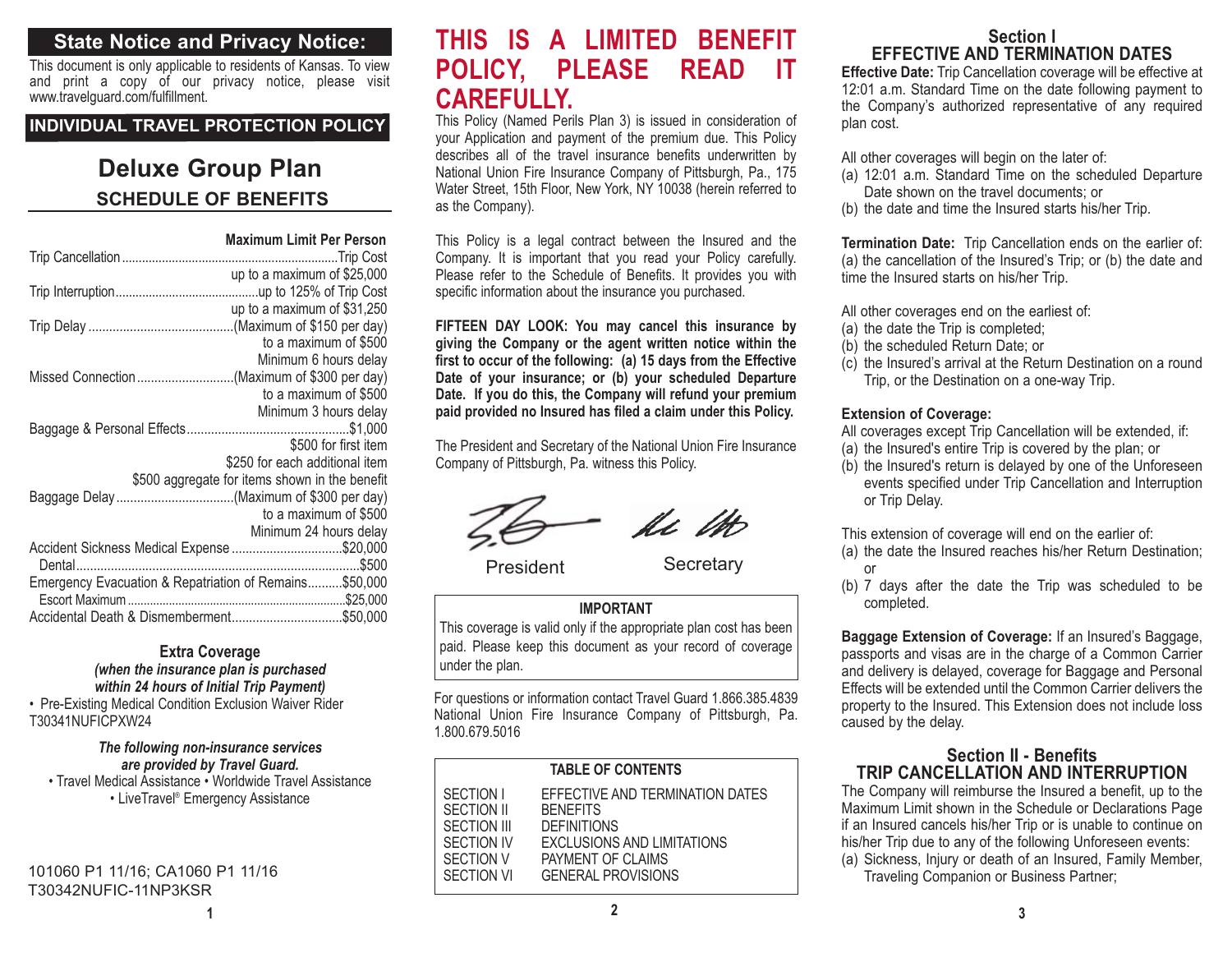- (1) Sickness or Injury of an Insured, Traveling Companion or Family Member traveling with the Insured must be so disabling as to reasonably cause a Trip to be canceled or interrupted or which results in medically imposed restrictions as certified by a Physician at the time of Loss preventing continued participation in the Trip;
- (2) Sickness or Injury of a Family Member not traveling with the Insured:
- (3) Sickness or Injury of the Business Partner must be so disabling as to reasonably cause the Insured to cancel or interrupt the Trip to assume daily management of the business. Such disability must be certified by a Physician.
- (b) Inclement Weather causing delay or cancellation of travel;
- (c) Strike causing complete cessation of travel services at the point of departure or Destination;
- (d) the Insured's Primary Residence being made Uninhabitable or Inaccessible by Natural Disaster, vandalism or burglary;
- (e) the Insured, or Traveling Companion is hijacked, quarantined, subpoenaed or required to serve on a jury;
- (f) the Insured and/or Traveling Companion is directly involved in or delayed due to a traffic accident, substantiated by a police report, while en route to the Insured's Destination;
- (g) the Insured or Traveling Companion is involuntarily terminated or laid off through no fault of his or her own more than 14 days after an Insured's effective date of coverage, provided that he or she has been an active employee for the same employer for at least 1 year. Termination must occur following the effective date of coverage. This provision is not applicable to temporary employment, seasonal employment, independent contractors or self-employed persons.

#### **SPECIAL NOTIFICATION OF CLAIM**

The Insured must notify Travel Guard as soon as reasonably possible in the event of a Trip Cancellation or Interruption claim. If the Insured is unable to provide cancellation notice within the required timeframe, the Insured must provide proof of the circumstance that prevented timely notification.

**Trip Cancellation Benefits**: The Company will reimburse the Insured for Forfeited, prepaid Trip Cost up to the Maximum Limit shown in the Schedule or Declarations Page for Trips that are canceled prior to the scheduled Departure due to any of the Unforeseen events shown above.

**Trip Interruption Benefits:** The Company will reimburse the Insured up to the Maximum Limit shown in the Schedule or Declarations Page for Trips that are interrupted due to the Unforeseen events shown above for:

- (a) Unused portion of nonrefundable, prepaid insured Trip Cost, and
- (b) additional transportation expenses incurred by the Insured, either
	- (1) to the Return Destination; or
	- (2) from the place that the Insured left the Trip to the place that the Insured may rejoin the Trip; or
- (c) additional transportation expenses incurred by the Insured to reach the original Trip Destination if the Insured is delayed and leaves after the Departure Date.

However, the benefit payable under (b) and (c) above will not exceed the cost of economy airfare or the same class as the Insured's original ticket, less any refunds paid or payable, by the most direct route.

#### **SINGLE OCCUPANCY BENEFIT**

The Company will reimburse the Insured, up to the Trip Cancellation and Trip Interruption Maximum Limits shown in the Schedule or Declarations Page, for the additional cost incurred during the Trip as a result of a change in the per person occupancy rate for prepaid, nonrefundable travel arrangements if a person booked to share accommodations with the Insured has his/her Trip canceled or interrupted due to any of the Unforeseen events shown in the Trip Cancellation and Trip Interruption section and the Insured does not cancel.

#### **TRIP DELAY**

 The Company will reimburse the Insured up to the Maximum Limit shown in the Schedule or Declarations Page for Reasonable Additional Expenses until travel becomes possible to the originally scheduled Destination, if the Insured's Trip is delayed for at least the number of consecutive hours shown in the Schedule or DeclarationsPage and prevents the Insured from reaching the intended Destination as a result of a cancellation or delay of his/her Trip for one of the Unforeseen events listed below: (a) Common Carrier delay;

- (b) the Insured's or Traveling Companion's lost or stolen passports, travel documents, or money;
- (c) the Insured or Traveling Companion is quarantined;
- (d) Natural Disaster;
- (e) Injury or Sickness of the Insured or Traveling Companion.

Incurred expenses must be accompanied by receipts.

This benefit is payable for only one delay per Insured, per Trip.

If the Insured incurs more than one delay in the same Trip the Company will reimburse the Insured for the delay with the largest benefit up to the Maximum Limit shown in the Schedule or Declarations Page.

**The Insured Must:** Contact Travel Guard as soon as he/sheknows his/her Trip is going to be delayed at least the number of hours shown in the Schedule or Declarations Page.

#### **MISSED CONNECTION**

If, while on a Trip, the Insured misses a Trip departure resulting from cancellation or delay for at least the number of hours shown in the Schedule or Delcarations Page of all regularly scheduled airline flights due to Inclement Weather or Common Carrier caused delay, the Company will reimburse the Insured up to the Maximum Limit shown in the Schedule or Declarations Page for:

- (a) additional transportation expenses incurred by the Insured to join the departed Trip; and
- (b) prepaid, nonrefundable Trip payments for the Unused portion of the Trip.

The Common Carrier must certify the delay of the regularly scheduled airline flight.

#### **BAGGAGE & PERSONAL EFFECTS**

The Company will reimburse the Insured, up to the Maximum Limit shown in the Schedule or Declarations page subject to the special limitations shown below, for Loss, theft or damage to the Insured's Baggage, personal effects, passports, travel documents, credit cards and visas during the Insured's Trip. **Special Limitations:** 

The Company will reimburse the Insured up to:

- the amount shown in the Schedule or Delcarations Page for the first item and thereafter
- the amount shown in the Schedule or Declarations Page per each additional item
- the amount shown in the Schedule or Declarations Page aggregate on all Losses to: jewelry, watches, furs, cameras and camera equipment, camcorders, computers, electronic devices, including but not limited to: lap top computers, cell phones, electronic organizers and portable CD players.

Items over \$150 must be accompanied by original receipts. The Company will pay the lesser of: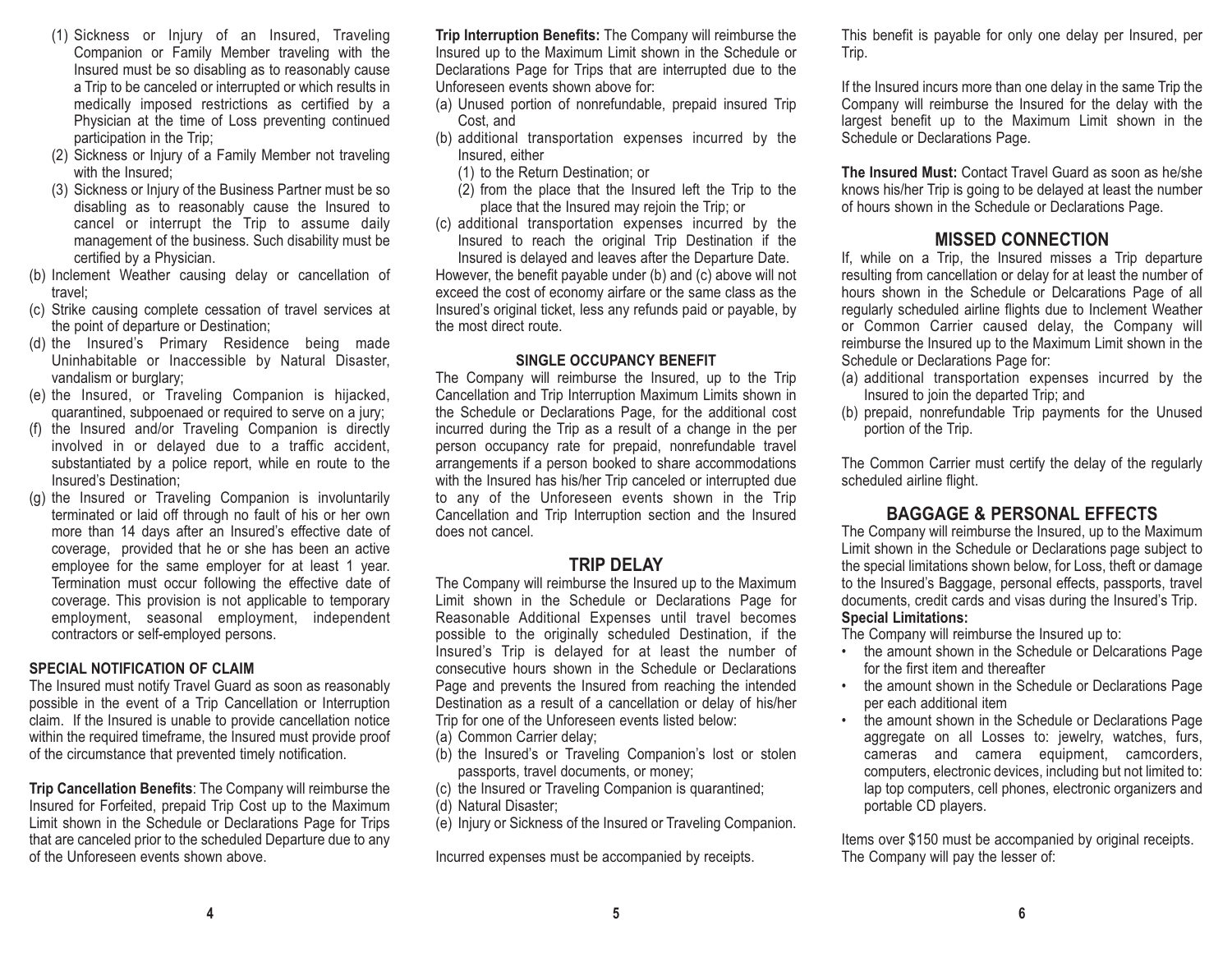- (a) the cash value (original cash value less depreciation) as determined by the Company or
- (b) the cost of replacement.

The Company may take all or part of the damaged Baggage at the appraised or agreed value. In the event of a Loss to a pair or set of items, the Company may at its option:

- (a) repair or replace any part to restore the pair or set to its value before the Loss; or
- (b) pay the difference between the cash value of the Baggage before and after the Loss.

The Company will only pay for Loss due to unauthorized use of the Insured's credit cards if the Insured has complied with all requirements imposed by the issuing credit card companies.

# **BAGGAGE DELAY**

If the Insured's Baggage is delayed or misdirected by the Common Carrier for at least the number of hours shown in the Schedule or Declarations Page while on a Trip, the Company will reimburse the Insured up to the Maximum Limit shown in the Schedule or Declarations Page for the purchase of Necessary Personal Effects. Necessary Personal Effects do not include jewelry, perfume and alcohol. Incurred expenses must be accompanied by receipts. This benefit does not apply if Baggage is delayed after the Insured has reached his/her Return Destination.

#### **ACCIDENT SICKNESSMEDICAL EXPENSE BENEFIT**

If, while on a Trip, an Insured suffers an Injury or Sickness that requires him or her to be treated by a Physician, the Company will pay a benefit for Reasonable and Customary Charges, up to the Maximum Limit shown in the Schedule or Declarations Page. The Company will reimburse the Insured for Medically Necessary Covered Expenses incurred to treat such Injury or Sickness within 365 days of the date of the accident that caused the Injury or the onset of the Sickness provided the initial documented treatment was received from a Physician during the Trip. The Injury must first occur or the Sickness must first begin while on an overnight Trip with a Destination of at least 100 miles from the Insured's Primary Residence, while covered under this Policy.

#### **Covered Expenses:**

The Company will reimburse the Insured for:

- •services of a Physician or registered nurse (R.N.);
- Hospital charges;
- X-rays;
- local ambulance services to or from a Hospital;
- • artificial limbs, artificial eyes, artificial teeth or other prosthetic devices;
- • the cost of emergency dental treatment only during a Trip limited to the Maximum Limit shown in the Schedule orDeclarations Page. Coverage for emergency dental treatment does not apply if treatment or expenses are incurred after the Insured has reached his/her ReturnDestination, regardless of the reason. The treatment must be given by a Physician or dentist.

**Advance Payment:** If an Insured requires admission to a Hospital, Travel Guard will arrange advance payment, if required. Hospital confinement must be certified as Medically Necessary by the onsite attending Physician.

#### **EMERGENCY EVACUATION & REPATRIATION OF REMAINS**

The Company will pay for Covered Emergency Evacuation Expenses incurred due to an Insured's Injury or Sickness that occurs while he or she is on a Trip. Benefits payable are subject to the Maximum Limit shown in the Schedule or Declarations Page for all Emergency Evacuations due to all Injuries from the same accident or all Sicknesses from the same or related causes during an overnight Trip with a Destination of at least 100 miles from the Insured's Primary Residence.

**Covered Emergency Evacuation Expenses** are the Reasonable and Customary Charges for necessary Transportation, related medical services and medical supplies incurred in connection with the Emergency Evacuation of the Insured. All Transportation arrangements made for evacuating the Insured must be by the most direct and economical route possible and required by the standard regulations of the conveyance transporting the Insured.

Expenses for Transportation must be:

- (a) ordered by the onsite attending Physician who must certify that the severity of the Insured's Injury or Sickness warrants his or her Emergency Evacuation and adequate medical treatment is not locally available; and
- (b) authorized in advance by Travel Guard. In the event the Insured's Injury or Sickness prevents prior authorization of the Emergency Evacuation, Travel Guard must be notified as soon as reasonably possible.

The Company will also pay a benefit for reasonable and customary expenses incurred for an escort's transportation and accommodations subject to the Escort Maximum Limit shown in the Schedule or Declarations Page if an onsite

attending Physician recommends in writing that an escort accompany the Insured.

**Special Limitation:** In the event Travel Guard could not be contacted to arrange for Emergency Evacuation, benefits are limited to the amount the Company would have paid had the Company or its authorized representative been contacted.

#### **Emergency Evacuation** - means:

- (a) Transportation from the place where the Insured is Injured or sick to the nearest adequate licensed medical facility where appropriate medical treatment can be obtained; and/or
- (b) Transportation from a local medical facility to the nearest adequate licensed medical facility to obtain appropriate medical treatment if the onsite attending Physician certifies that additional Medically Necessary treatment is needed but not locally available; and the Insured is medically able to travel; and/or
- (c) Transportation to the adequate licensed medical facility nearest the Insured's home to obtain further medicaltreatment or to recover, after being treated at a local licensed medical facility, and the onsite attending Physician determines that the Insured is medically able to be transported.

Advanced authorization by Travel Guard is needed for (a), (b) and (c) above.

#### **ADDITIONAL BENEFITS**

In addition to the above covered expenses, if the Company has previously evacuated an Insured to a medical facility, the Company will reimburse the Insured his/her airfare costs, less refunds from the Insured's Unused transportation tickets, from that facility to the Insured's Return Destination or home, within one year from the Insured's original Return Date. Airfare costs will be economy based on medical necessity or same class as the Insured's original tickets.

**Repatriation of Remains:** The Company will pay Repatriation Covered Expenses up to the Maximum Limit shown in the Schedule of Benefits to return the Insured'sbody to the City of burial if he/she dies during the Trip.

**Repatriation Covered Expenses** include, but are not limited to, the reasonable and customary expenses for:

- (a) embalming;
- (b) cremation;
- (c ) the most economical coffins or receptacles adequate for transportation of the remains; and
- (d) transportation of the remains, by the most direct and economical conveyance and route possible.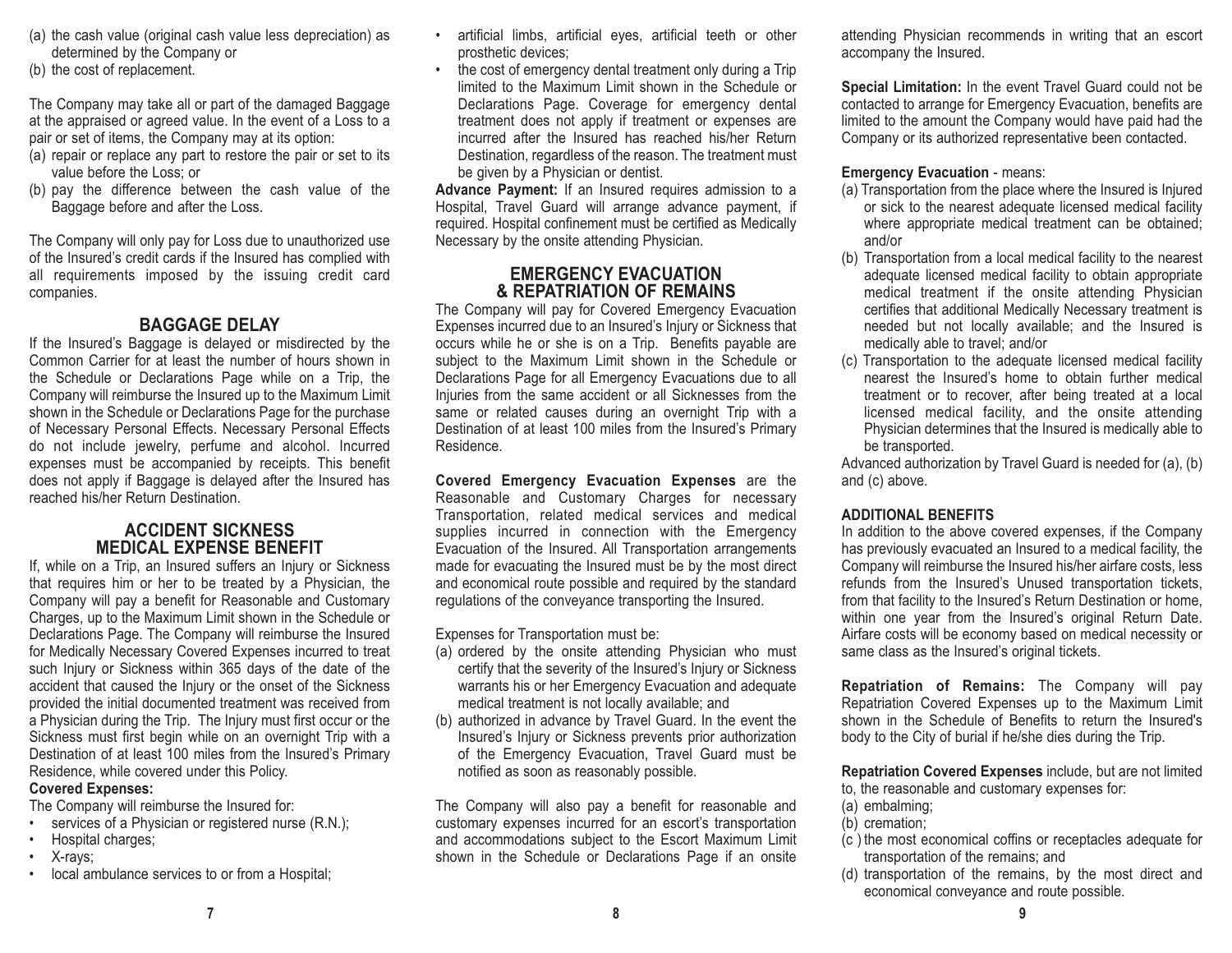Travel Guard must make all arrangements and authorize all expenses in advance for this benefit to be payable.

**Special Limitation:** In the event the Company or the Company's authorized representative could not be contacted to arrange for Repatriation Covered Expenses, benefits are limited to the amount the Company would have paid had the Company or its authorized representative been contacted.

# **ACCIDENTAL DEATH & DISMEMBERMENT**

The Company will reimburse the Insured for this benefit for one of the Losses shown in the Table of Losses below if theInsured is Injured other than while riding as a passenger in or boarding or alighting from or struck or run down by a certified passenger aircraft provided by a regularly scheduled airline or charter and operated by a properly certified pilot. The Loss must occur within 180 days of the date of the accident which caused Injury. The Company will pay the percentage shown below of the Maximum Limit shown in the Schedule orDeclarations Page. The accident must occur while the Insured is on the Trip and is covered under this Policy.

If more than one Loss is sustained by an Insured as a result of the same accident, only one amount, the largest applicable to the Losses incurred, will be paid. The Company will not pay more than 100% of the Maximum Limit for all Losses due to the same accident.

#### **Table of Losses**

| Loss of                                       | % of Maximum Limit |
|-----------------------------------------------|--------------------|
|                                               |                    |
|                                               |                    |
|                                               |                    |
|                                               |                    |
| Either Hand or Foot and Sight of One Eye 100% |                    |
|                                               |                    |
|                                               |                    |
|                                               |                    |

"Loss" with regard to:

- (a) hand or foot means actual severance through or above the wrist or ankle joints; or
- (b) eye means entire and irrecoverable Loss of sight in that eye.

#### **EXPOSURE**

The Company will pay a benefit for covered Losses as specified above which result from an Insured being unavoidably exposed to the elements due to an accidental Injury during the Trip. The Loss must occur within 365 days after the event which caused the exposure.

#### **DISAPPEARANCE**

The Company will pay a benefit for Loss of life as specified above if the Insured's body cannot be located one year after a disappearance due to an accident during the Trip.

### **Section IIIDEFINITIONS**

**(Capitalized terms within this Policy are defined herein)** *"Actual Cash Value"* means purchase price less depreciation.

*"Baggage"* means luggage, travel documents, and personal possessions; whether owned, borrowed or rented, taken by the Insured on the Trip.

*"Business Partner"* means a person who: (1) is involved with the Insured or the Insured's Traveling Companion in a legal partnership; and (2) is actively involved in the daily management of the business.

*"Children"/"Child"* means the Insured's natural, step, foster, adopted children or grandchildren of any age.

*"City"* means an incorporated municipality having defined borders and does not include the high seas, uninhabited areas or airspace.

*"Common Carrier"* means an air, land or sea conveyance operated under a license for the transportation of passengers for hire and for which the Insured's ticket was purchased through the Travel Supplier.

*"Company"* means National Union Fire Insurance Company of Pittsburgh, Pa.

*"Complications of Pregnancy"* means conditions whose diagnoses are distinct from pregnancy but are adversely affected by pregnancy or are caused by pregnancy. These conditions include acute nephritis, nephrosis, cardiac decompensation, missed abortion and similar medical and surgical conditions of comparable severity. Complications of pregnancy also include nonelective cesarean section, ectopic pregnancy which is terminated and spontaneous termination of pregnancy, which occurs during a period of gestation in which a viable birth is not possible.

Complications of pregnancy do not include false labor, occasional spotting, Physician-prescribed rest during the period of pregnancy, morning sickness, hyperemesis gravidarum, preeclampsia and similar conditions associated with the management of a difficult pregnancy not constituting a nosologically distinct complication of pregnancy. *"Cruise"* means a vacation on a cruise ship.

*"Declarations Page"* means the document showing the Insured's travel arrangements and insurance benefits.

*"Departure Date"* means the date on which the Insured is originally scheduled to leave on his/her Trip. This date is specified in the travel documents.

*"Destination"* means any place where the Insured expects to travel to on his/her Trip other than Return Destination as shown on the travel documents.

*"Experimental or Investigative"* means treatments, devices or prescription medications which are recommended by a Physician, but are not considered by the medical community as a whole to be safe and effective for the condition for whichthe treatments, devices or prescription medications are being used. This includes any treatments, procedures, facilities, equipments, drugs, drug usage, devices or supplies not recognized as accepted medical practice, and any of those items requiring federal or other governmental agency approval not received at the time services are rendered.

*"Family Member"* means the Insured's or Traveling Companion's spouse, Child, daughter-in-law, son-in-law, brother, sister, mother, father, grandparent, step-grandparent, grandchild, step-grandchild, step-child, step-brother, stepsister, step-parent, parent-in-law, brother-in-law, sister-in-law, aunt, step-aunt, uncle, step-uncle, niece, nephew, legal guardian, foster Child, ward or legal ward.

*"Financial Default"* means the total cessation or partial suspension of operations due to insolvency, with or without the filing of a bankruptcy petition by a tour operator, cruise line or airline.

*"Forfeited"* means the Insured's financial Loss of any whole or prorated prepaid nonrefundable components of a Trip. *"Hospital"* means a facility that:

- (a) is operated according to law for the care and treatment of sick or Injured people;
- (b) has organized facilities for diagnosis and surgery on its premises or in facilities available to it on a prearranged basis;
- (c) has 24 hour nursing service by registered nurses (R.N.'s); and
- (d) is supervised by one or more Physicians available at all times.
- A hospital does not include:
- (a) a nursing, convalescent or geriatric unit of a hospital when a patient is confined mainly to receive nursing care;
- (b) a facility that is, other than incidentally, a clinic, a rest home, nursing home, convalescent home, home health care, or home for the aged; nor does it include any ward, room, wing, or other section of the hospital that is used for such purposes; or
- (c) any military or veterans hospital or soldiers home or any hospital contracted for or operated by any national government or government agency for the treatment of members or ex-members of the armed forces for whichno charge is normally made.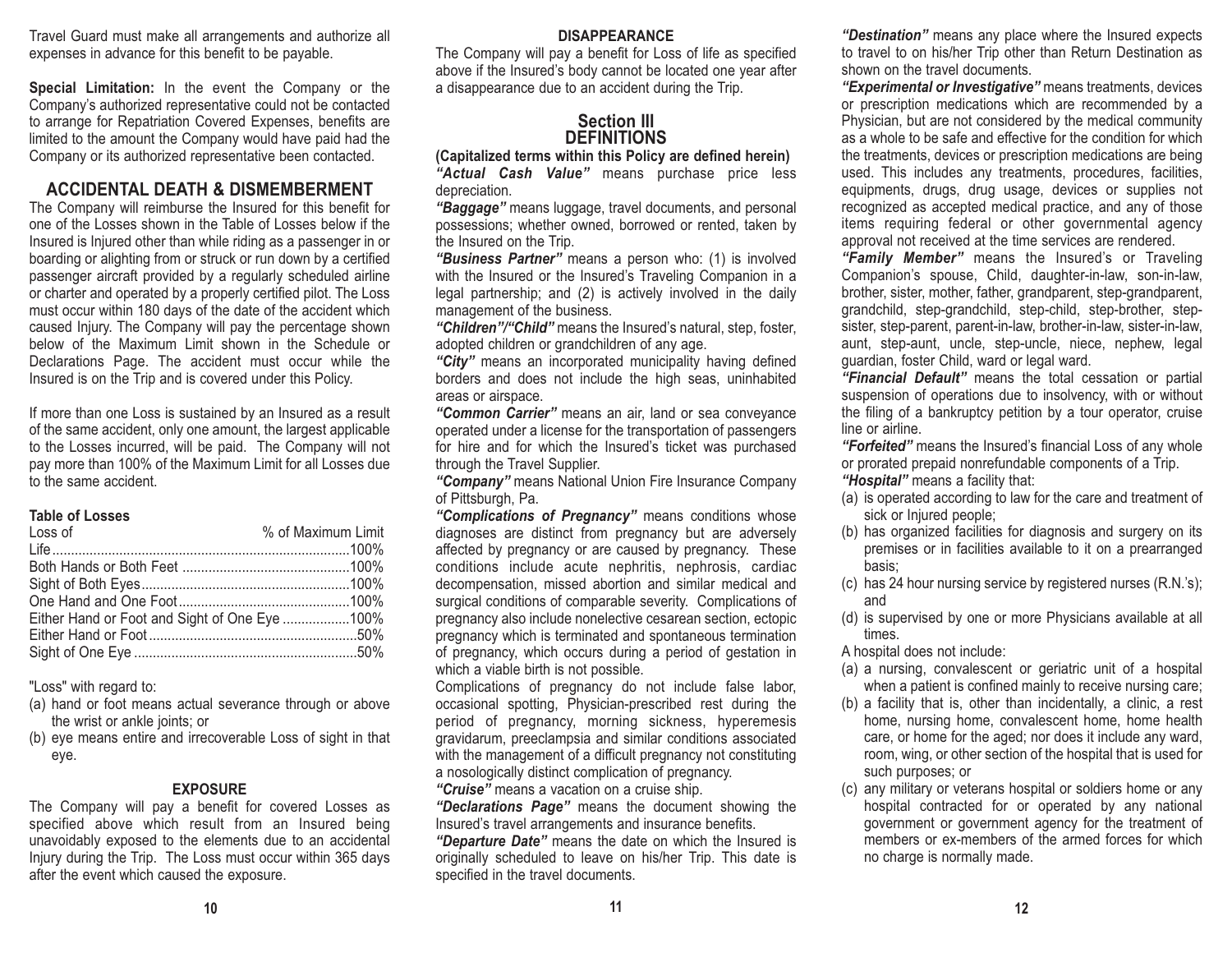*"Hotel"* means any establishment used for the purpose of temporary, overnight lodging for which a fee is paid and reservations are required.

*"Inaccessible"* means an Insured cannot reach his/her Destination by the original mode of transportation.

*"Inclement Weather"* means any severe weather condition which delays the scheduled arrival or departure of a Common Carrier or prevents the Insured from reaching his/her Destination when traveling by a rented or owned vehicle.

*"Injury/Injured"* means a bodily injury caused by an accident occurring while the Insured's coverage under this Policy is in force and resulting directly and independently of all other causes of Loss covered by this Policy. The injury must be verified by a Physician.

*"Insured"* means a person:

- (a) for whom any required Application Form has been completed;
- (b) for whom any required plan cost has been paid;
- (c) for whom a Trip is scheduled; and
- (d) who is covered under this Policy.

*"Loss"* means Sickness, Injury or damage sustained by the Insured as a consequence of one or more of the events against which the Company has undertaken to compensate the Insured.

*"Medically Necessary"* means that a treatment, service or supply:

- (a) is essential for diagnosis, treatment, or care of the Injury or Sickness for which it is prescribed or performed;
- (b) meets generally accepted standards of medical practice;
- (c) is ordered by a Physician and performed under his or her care, supervision or order; and
- (d) is not primarily for the convenience of the Insured, Physician, other providers or any other person.

*"Mental, Nervous or Psychological Disorder"* means a mental or nervous health condition including, but not limited to: anxiety, depression, neurosis, phobia, psychosis or any related physical manifestation.

*"Natural Disaster"* means a flood, hurricane, tornado, earthquake, volcanic eruption, fire, wildfire or blizzard that is due to natural causes.

*"Necessary Personal Effects"* means items such as clothing and toiletry items, which are included in the Insured's Baggage and are required for the Insured's Trip.

*"Normal Pregnancy or Childbirth"* means a pregnancy or childbirth that is free of complications or problems.

*"Physician"* means a licensed practitioner of medical, surgical or dental services or the healing arts including accredited Christian Science Practitioner, acting within the scope of his/her license. The treating physician cannot be the Insured, a Traveling Companion, a Family Member or a Business Partner.

*"Primary Residence"* means an Insured's fixed, permanent and main home for legal and tax purposes.

*"Reasonable Additional Expenses"* means expenses for meals, taxi fares, essential telephone calls and lodging which are necessarily incurred as the result of a Trip Delay and which are not provided by the Common Carrier or any other party free of charge.

*"Reasonable and Customary Charges"* means expenses which:

- (a) are charged for treatment, supplies, or medical services Medically Necessary to treat the Insured's condition;
- (b) do not exceed the usual level of charges for similar treatment, supplies or medical services in the locality where the expenses are incurred; and
- (c) do not include charges that would not have been made if no insurance existed. In no event will the reasonable andcustomary charges exceed the actual amount charged.

*"Return Date"* means the date on which the Insured is scheduled to return to the point where the Trip started or to a different specified Return Destination. This date is specified in the travel documents.

*"Return Destination"* means the place to which the Insured expects to return from his/her Trip.

*"Schedule"* means the Schedule of Benefits which is shownat the beginning of this Policy.

*"Sickness"* means an illness or disease diagnosed or treated by a Physician.

- *"Strike"* means a stoppage of work which:
- (a) is announced, organized, and sanctioned by a labor union; and
- (b) interferes with the normal departure and arrival of a Common Carrier.

This includes work slowdowns and sickouts. The Insured'sTrip Cancellation coverage must be effective prior to when the strike is foreseeable. A strike is foreseeable on the datelabor union members vote to approve a strike.

*"Transportation"* means any land, sea or air conveyance required to transport the Insured during an Emergency Evacuation. Transportation includes, but is not limited to, air ambulances, land ambulances and private motor vehicles.

*"Travel Supplier"* means the tour operator, Hotel, rental company, cruise line or airline that provides prepaid travel arrangements for the Insured's Trip.

*"Traveling Companion"* means a person or persons with whom the Insured has coordinated travel arrangements and intends to travel with during the Trip. A group or tour leader is not considered a traveling companion unless the Insured is sharing room accommodations with the group or tour leader.

*"Trip"* means a period of travel away from home to a Destination outside the Insured's City of residence; the purpose of the trip is business or pleasure and is not to obtain health care or treatment of any kind; the trip has defined Departure and Return Dates specified when the Insured applies; the trip does not exceed 180 days; and travel is primarily by Common Carrier and only incidentally by private conveyance.

*"Trip Cost"* means the dollar amount of Trip payments or deposits paid by the Insured prior the Insured's Trip Departure Date and shown on any required Application Form which is subject to cancellation penalties or restrictions. Trip cost will also include the cost of any subsequent prepaid payments or deposits paid by the Insured for the same Trip, after application for coverage under this plan provided the Insured amends the Application Form to add such subsequent payments or deposits and pays any required additional plan cost prior to the Insured's Departure Date.

*"Unforeseen"* means not anticipated or expected and occurring after the effective date of coverage.

*"Uninhabitable"* means (1) the building structure itself is unstable and there is a risk of collapse in whole or in part; (2) there is exterior or structural damage allowing elemental intrusion, such as rain, wind, hail or flood; (3) immediate safety hazards have yet to be cleared, such as debris or downed electrical lines; (4) the rental property is without electricity, gas, sewer service or water; or (5) the Destination is Inaccessible.

*"Unused"* means the Insured's financial Loss of any whole, partial or prorated prepaid, nonrefundable components of a Trip that are not depleted or exhausted.

#### **Section IV EXCLUSIONS AND LIMITATIONSGENERAL EXCLUSIONS**

This plan does not cover any loss caused by or resulting from:

- (a) intentionally self-inflicted Injury, suicide or attempted suicide of the Insured, Family Member, Traveling Companion or Business Partner while sane or insane;
- (b) Normal Pregnancy or Childbirth, other than Unforeseen Complications of Pregnancy, or elective abortion of the Insured;
- (c) participation in professional athletic events, motor sport or motor racing, including training or practice for the same;
- (d) mountaineering where ropes or guides are normally used. The ascent or descent of a mountain requiring the use of specialized equipment, including but not limited to pickaxes, anchors, bolts, crampons, carabineers and lead or top-rope anchoring equipment;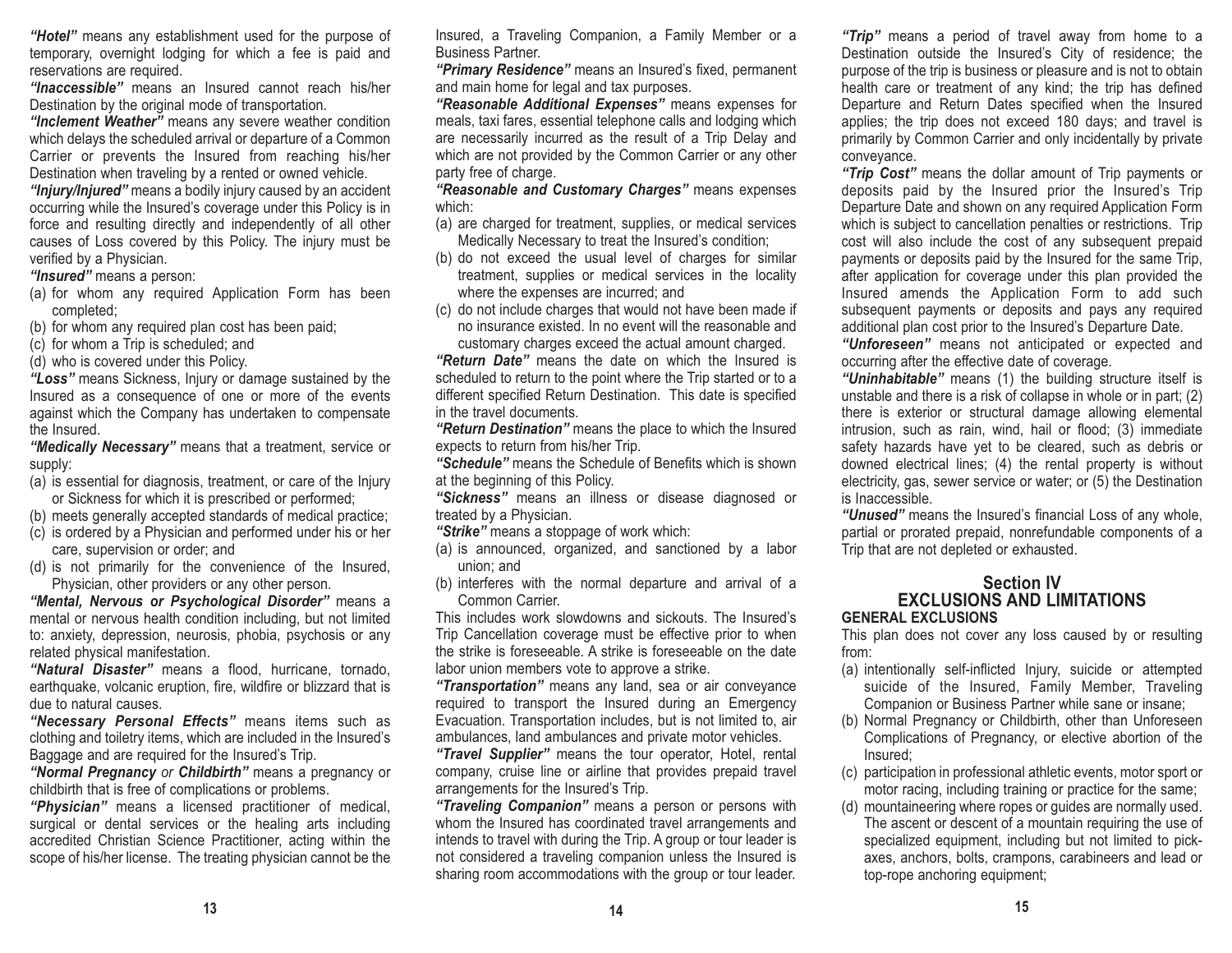- (e) war or act of war, whether declared or not, participation in a civil disorder, riot or insurrection;
- (f) operating or learning to operate any aircraft, as student, pilot or crew;
- (g) air travel on any air-supported device, other than a regularly scheduled airline or air charter company;
- (h) commission of or attempt to commit a felony by the Insured;
- (i) Mental, Nervous or Psychological Disorder;
- (j) if the Insured's tickets do not contain specific travel dates (open tickets);
- (k) being under the influence of drugs or narcotics, unless administered upon the advice of a Physician or intoxication above the legal limit;
- (l) any loss that occurs at a time when this coverage is not in effect;
- (m) traveling for the purpose of securing medical treatment;
- (n) any Trip taken outside the advice of a Physician;
- (o) **PRE-EXISTING MEDICAL CONDITION EXCLUSION:** The Company will not pay for any loss or expense incurred as the result of an Injury, Sickness or other condition (excluding any condition from which death ensues) of an Insured, Traveling Companion, Business Partner, or Family Member which, within the 60 day period immediately preceding and including the Insured's coverage effective date: (a) first manifested itself, worsened, became acute or had symptoms which would have prompted a reasonable person to seek diagnosis, care or treatment; (b) for which care or treatment was given or recommended by a Physician; (c) required taking prescription drugs or medicines, unless the condition for which the drugs or medicines are taken remains controlled without any change in the required prescription drugs or medicines.

#### *The following exclusions also apply to Trip Cancellation and Trip Interruption:*

Unless otherwise provided by this plan benefits will not be provided for any loss resulting (in whole or in part) from:

- (a) travel arrangements canceled by an airline, cruise line or tour operator, except as provided elsewhere in the plan;
- (b) changes in plans by the Insured, a Family Member, or Traveling Companion, for any reason;
- (c) financial circumstances of the Insured, a Family Member, or a Traveling Companion;
- (d any business or contractual obligations of the Insured, a Family Member, or Traveling Companion, for any reason;
- (e) any government regulation or prohibition;
- (f) an event which occurs prior to the Insured's coverage effective date;
- (g) failure of any tour operator, Common Carrier, person or agency to provide the bargained-for travel arrangements or to refund money due the Insured;
- (h) Financial Default.

*The following exclusions also apply to Baggage/Personal Effects and Baggage Delay:* 

Benefits will not be provided for any Loss, or damage to, caused by, or resulting in whole or in part from: (a) animals, rodents, insects or vermin;

- (b bicycles (except when checked with a Common Carrier);
- (c) motor vehicles, aircraft, boats, boat motors, ATV's and other conveyances;
- (d) artificial prosthetic devices, false teeth, any type of eyeglasses, sunglasses, contact lenses or hearing aids;
- (e) keys, notes, securities, accounts, currency, deeds, food stamps, bills, or other evidences of debt or tickets;
- (f) money, stamps, stocks and bonds, postal or money orders;
- (g) property shipped as freight, or shipped prior to the Departure Date;
- (h) contraband, illegal transportation or trade;
- (i) items seized by any government, government official or customs official;
- (j) defective materials or craftsmanship;
- (k) normal wear and tear;
- (l) deterioration.

#### *The following exclusions also apply to the Accident Sickness Medical Expense Benefit:*

Unless otherwise provided by this plan benefits will not be provided for the following:

- (a) routine physical examinations;
- (b) mental health care;
- (c) replacement of hearing aids, eye glasses, contact lenses and sunglasses;
- (d) routine dental care;
- (e) any service provided by the Insured, a Family Member or Traveling Companion;
- (f) alcohol or substance abuse or treatment for the same;
- (g) Experimental or Investigative treatment or procedures;
- (h) care or treatment which is not Medically Necessary, except for related reconstructive surgery resulting from trauma, infection or disease;
- (i) coverage for Trips less than 100 miles from the Insured's Primary Residence.

*The following exclusion also applies to the Emergency Evacuation benefit:* coverage for Trips less than 100 miles from the Insured's Primary Residence.

#### *The following exclusions also apply to Accidental Death & Dismemberment:*

Benefits will not be provided for the following:

- (a) loss caused by or resulting directly or indirectly from Sickness or disease of any kind;
- (b) stroke or cerebrovascular accident or event, cardiovascular accident or event, myocardial infarction or heart attack, coronary thrombosis or aneurysm.

# **Section VPAYMENT OF CLAIMS**

**Claim Procedures: Notice of Claim.** The Insured must call Travel Guard as soon as reasonably possible, and be prepared to describe the Loss, the name of the company that arranged the Trip (i.e., tour operator, cruise line, or charter operator), the Trip dates, purchase date and the amount that the Insured paid. Travel Guard will fill in the claim form and forward it to the Insured for his or her review and signature. The completed form should be returned to Travel Guard.

**Claim Procedures: Proof of Loss.** The claim forms must besent back to Travel Guard no more than 90 days after a covered Loss occurs or ends, or as soon after that as is reasonably possible. All claims under this Policy must be submitted to Travel Guard no later than one year after the date of Loss or insured occurrence or as soon as reasonably possible. If Travel Guard has not provided claim forms within 15 days after the notice of claim, other proofs of Loss should be sent to Travel Guard by the date claim forms would be due. The proof of Loss should include written proof of the occurrence, type and amount of Loss, the Insured's name and Policy number. The Insured must return all unused, nonrefundable tickets.

 **Payment of Claims: When Paid.** Claims payable under this Policy will be paid immediately upon Travel Guard's receipt of due written proof of Loss.

**Payment of Claims: To Whom Paid.** Benefits are payable to the Insured who applied for coverage and paid any required plan cost. Any benefits payable due to that Insured's death will be paid to the survivors of the first surviving class of those that follow:

- (a) the beneficiary named by that Insured and on file with Travel Guard
- (b) to his/her spouse, if living. If no living spouse, then
- (c) in equal shares to his/her living children. If there are none, then
- (d) in equal shares to his/her living parents. If there are none, then
- (e) in equal shares to his/her living brothers and sisters. If there are none, then
- (f) to the Insured's estate.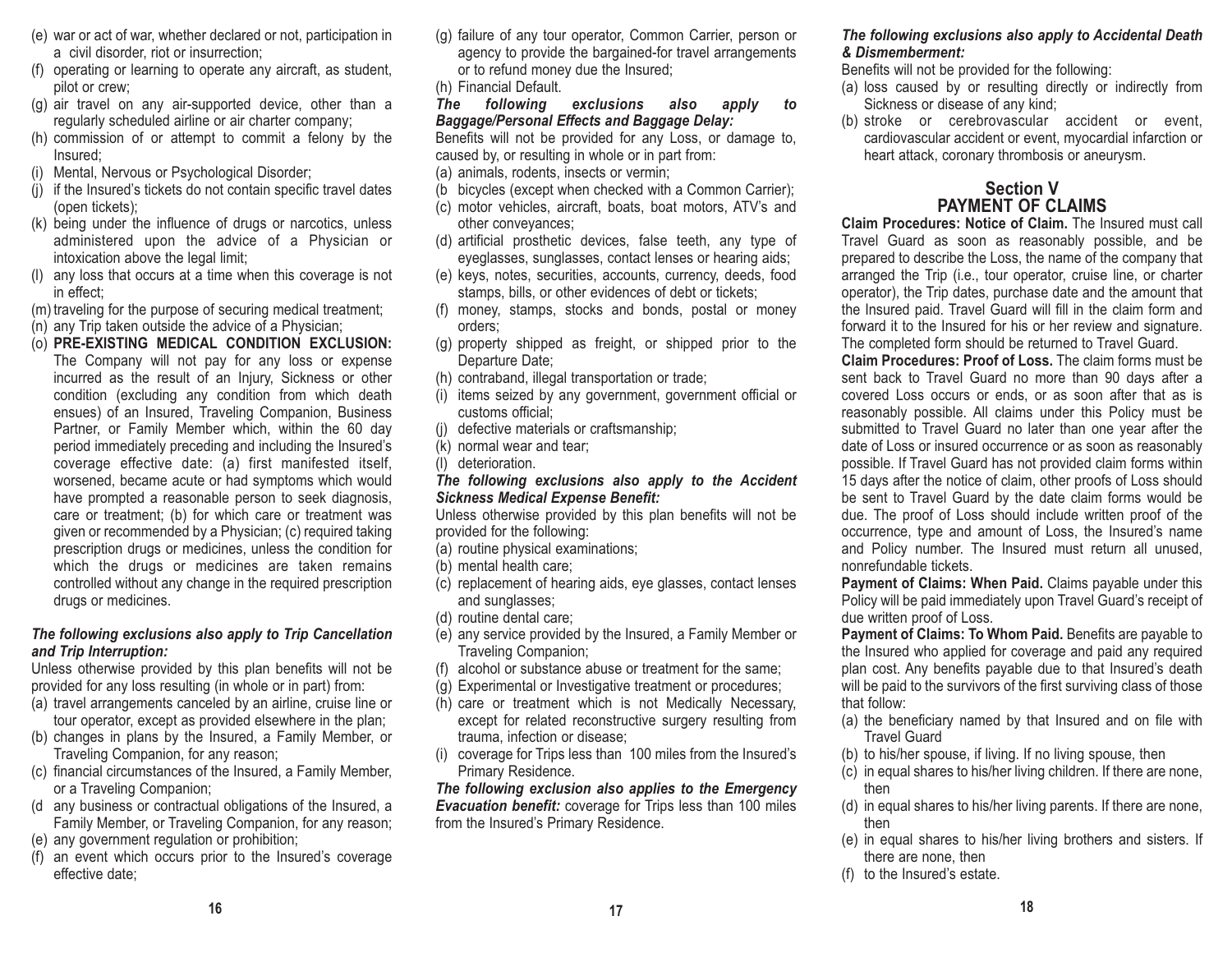If a benefit is payable to a minor or other person who is incapable of giving a valid release, the Company may pay up to \$3,000 to a relative by blood or connection by marriage who has assumed care or custody of the minor or responsibility for the incompetent person's affairs. Any payment the Company makes in good faith fully discharges the Company to the extent of that payment.

Accident Sickness Medical Expense and Emergency Evacuation benefits may be payable directly to the provider. However, the provider: (a) must comply with the statutory provision for direct payment; and (b) must not have been paid from any other sources.

**Accident Sickness Medical Expense, Emergency Evacuation & Repatriation of Remains and Accidental Death & Dismemberment Proof of Loss.** The Insured must provide Travel Guard with: (a) all medical bills and reports for medical expenses claimed; and (b) a signed patient authorization to release medical information to Travel Guard.

**Trip Cancellation and Trip Interruption Proof of Loss.** The Insured must provide Travel Guard documentation of the cancellation or interruption and proof of the expenses incurred. The Insured must provide proof of payment for the Trip such as canceled check or credit card statements, proof of refunds received, copies of applicable tour operator or Common Carrier cancellation policies, and any other information reasonably required to prove the Loss. Claims involving Loss due to Sickness, Injury, or death require signed patient (or next of kin) authorization to release medical information and an attending Physician's statement. The Insured must provide Travel Guard with all unused air, rail, Cruise or other tickets if he/she is claiming the value of those unused tickets.

**Trip Delay Proof of Loss.** The Insured must provide Travel Guard documentation of the delay from the airline, cruise line, etc., as to the reason for the delay and proof of the expenses incurred. The Insured must provide Travel Guard with all original receipts, copies of receipts, or a list of the expenses incurred that gives the amount paid, what the payment was for, and the date of the payment. Claims involving Loss due to Sickness, Injury or death require signed patient (or next of kin) authorization to release medical information and an attending Physician's statement.

**Baggage and Personal Effects Proof of Loss.** The Insured must: (a) report theft Losses to police or other local authorities as soon as possible; (b) take reasonable steps to protect his/her Baggage from further damage and make necessary and reasonable temporary repairs; (The Company will reimburse the Insured for those expenses. The Company will not pay for further damage if the Insured fails to protect his/her Baggage); (c) allow the Company to examine the damaged Baggage and/or the Company may require the damaged item to be sent in the event of payment; (d) send sworn proof of Loss as soon as possible from date of Loss, providing amount of Loss, date, time, and cause of Loss, and a complete list of damaged or lost items; and (e) in the event of theft or unauthorized use of the Insured's credit cards, the Insured must notify the credit card company immediately to prevent further unlawful activity.

**Baggage Delay Proof of Loss.** The Insured must provide documentation of the delay or misdirection of Baggage by the Common Carrier and receipts for the Necessary Personal Effects purchases.

#### **The following provisions apply to Baggage/Personal Effects and Baggage Delay:**

**Notice of Loss.** If the Insured's property covered under this Policy is lost or damaged, the Insured must:

(a) notify Travel Guard as soon as possible;

- (b) take immediate steps to protect, save and/or recover the covered property;
- (c) give immediate notice to the carrier or bailee who is or may be liable for the Loss or damage;
- (d) notify the police or other authority in the case of robbery or theft within 24 hours.

**Proof of Loss.** The Insured must furnish Travel Guard withproof of Loss. Proof of Loss includes police or other local authority reports or documentation from the appropriate party responsible for the Loss. It must be filed within 90 days from the date of Loss. Failure to comply with these conditions shall not invalidate any claims under this Policy.

**Settlement of Loss.** Claims for damage and/or destruction shall be paid immediately after proof of the damage and/or destruction is presented to Travel Guard. Claims for lost property will be paid after the lapse of a reasonable time if the property has not been recovered. The Insured must present acceptable proof of Loss and the value.

**Valuation.** The Company will not pay more than the Actual Cash Value of the property at the time of Loss. At no time will payment exceed what it would cost to repair or replace the property with material of like kind and quality.

**Disagreement Over Size of Loss.** After a dispute has arisen, arbitration may take place if the Insured and the Company fail to agree on the amount of the loss. However, arbitration will take place only if both Insured and Company agree, voluntarily to have the loss arbitrated. Upon mutual voluntary agreement, the Insured and the Company each select their own competent appraiser. After examining the facts, each of the two appraisers will give an opinion on the amount of the Loss. If they do not agree, they will select an arbitrator. Any figure agreed to by 2 of the 3 (the appraisers and the arbitrator) will be binding. The appraiser selected by the Insured is paid by the Insured. The Company will pay the appraiser it chooses. The Insured will share with the Company the cost for the arbitrator and the appraisal process.

**The following provision applies to Trip Cancellation and Interruption, Baggage Delay, Baggage/Personal Effects and Emergency Evacuation & Repatriation of Remains:** 

**Subrogation** - To the extent the Company pays for a Loss suffered by an Insured, the Company will take over the rights and remedies the Insured had relating to the Loss. This is known as subrogation. The Insured must help the Company preserve its rights against those responsible for its Loss. This may involve signing any papers and taking any other steps the Company may reasonably require. If the Company takes over an Insured's rights, the Insured must sign an appropriate subrogation form supplied by the Company.

As a condition to receiving the applicable benefits listed above, as they pertain to this Subrogation provision, the Insured agrees, except as may be limited or prohibited by applicable law, to reimburse the Company for any such benefits paid to or on behalf of the Insured, if such benefits are recovered, in any form, from any Third Party or Coverage. The Company will not pay or be responsible, without its written consent, for any fees or costs associated with the pursuit of a claim, cause of action or right by or on behalf of an Insured or such other person against any Third Party or Coverage.

This provision does not apply to covered expenses for any medical coverages.

**Coverage -** as used in this Subrogation section, means any other fund or insurance policy (except coverage provided under this Policy).

**Third Party -** as used in this Subrogation section, means any person, corporation or other entity (except the Insured and the Company).

#### **Section VIGENERAL PROVISIONS**

**Entire Contract: Changes.** This Policy, Schedule of Benefits, Application Form and any attachments are the entire contract of insurance. No agent may change it in any way. Only an officer of the Company can approve a change. Any such change must be shown in this Policy or its attachments.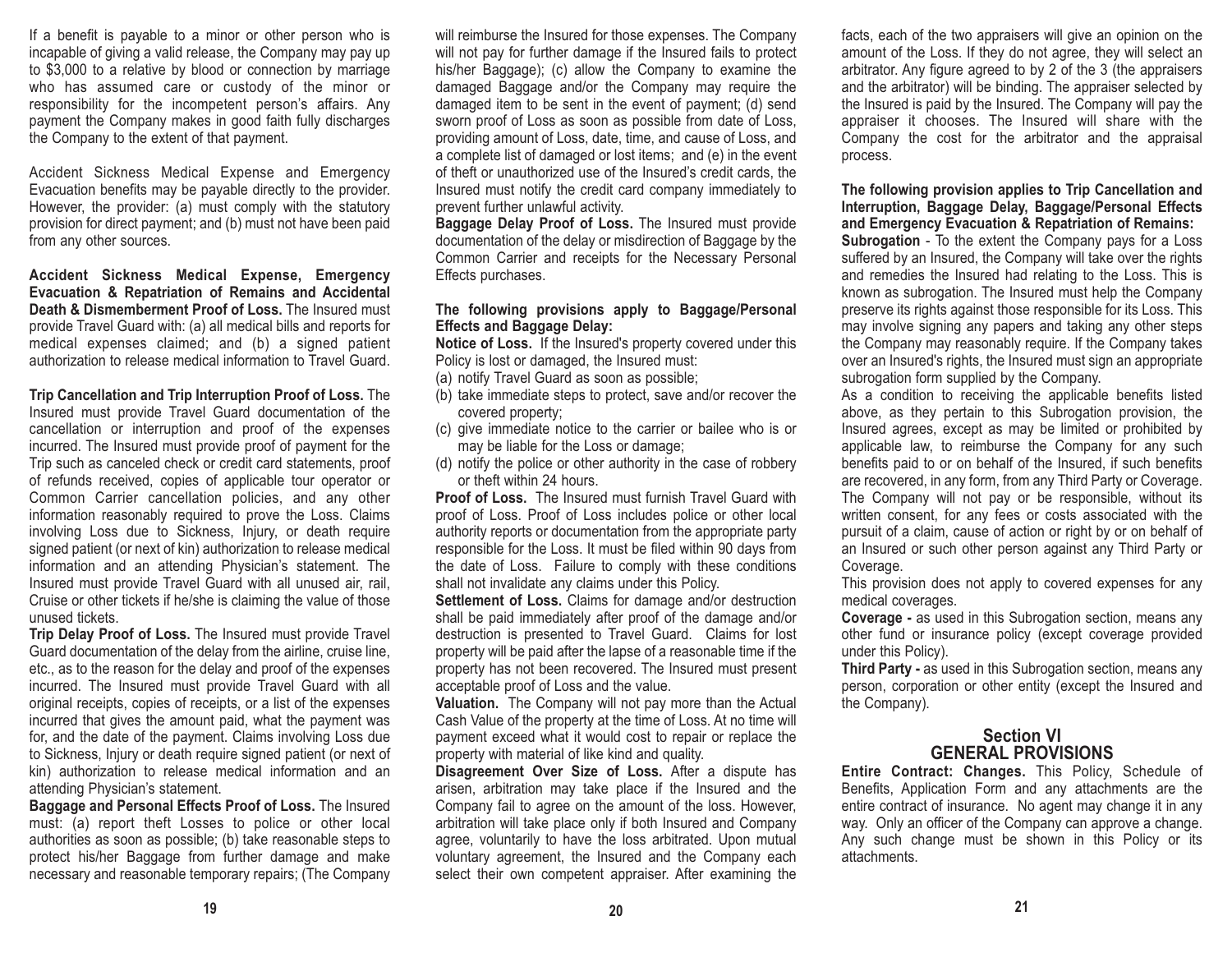Acts of Agents. No agent or any person or entity has authority to accept service of the required proof of Loss on the Company's behalf nor to alter, modify, or waive any of the provisions of this Policy.

**Company's Recovery Rights.** In the event of a payment under this Policy, the Company is entitled to all rights of recovery that the Insured, or the person to whom payment was made, has against another. The Insured must sign and deliver to the Company any legal papers relating to that recovery, do whatever is necessary to help the Company exercise those rights, and do nothing after the loss to harm the Company's rights. When an Insured has been paid benefits under this policy but also recovers from another policy, the amount recovered from the other policy shall be held in trust for the Company by the Insured and reimbursed to the Company the extent of the Company's payment. This provision does not apply to covered expenses for any medical coverages.

**Physical Examination and Autopsy.** The Company at its own expense has the right and opportunity to examine the person of any Insured whose Loss is the basis of claim under this Policy when and as often as it may reasonably require during the pendency of the claim and to perform an autopsy in case of death where it is not forbidden by law.

**Beneficiary Designation and Change.** The Insured's beneficiaries are the persons designated by the Insured and on file with Travel Guard or the beneficiaries as shown in thePayment of Claim: To Whom Paid provision.

An Insured over the age of majority and legally competent may change his or her beneficiary designation at any time, without the consent of the designated beneficiaries, unless an irrevocable designation has been made, by providing Travel Guard with a written request for change. When the request is received, whether the Insured is then living or not, the change of beneficiary will relate back to and take effect as of the date of execution of the written request, but without prejudice to the Company on account of any payment made by it prior to receipt of the request.

**Assignment.** An Insured may not assign any of his or her rights, privileges or benefits under this Policy.

**Misstatement of Age.** If premiums for the Insured are based on age and the Insured has misstated his or her age, there will be a fair adjustment of premiums based on his or her true age. If the benefits for which the Insured is insured are based on age and the Insured has misstated his or her age, there will be an adjustment of said benefit based on his or her true age. The Company may require satisfactory proof of age before paying any claim.

**Legal Actions.** No action at law or in equity may be brought to recover on this Policy prior to the expiration of 60 days after written proof of Loss has been furnished in accordance with

the requirements of this Policy. No such action may be brought after the expiration of 5 years after the time written proof of Loss is required to be furnished.

**Arbitration.** Notwithstanding anything in this coverage to the contrary, after a dispute has arisen, arbitration may take place if the Insured and the Company fail to agree on the amount of the loss. However, arbitration will take place only if both Insured and Company agree, voluntarily to have the loss arbitrated. Arbitration will be administered by the American Arbitration Association in accordance with its Commercialrules except to the extent provided otherwise in this clause. Judgment upon the award rendered in such arbitration may be entered in any court having jurisdiction thereof. All fees and expenses of the arbitration shall be borne by the parties equally. However, each party will bear the expense of its own counsel, experts, witnesses, and preparation and presentation of proofs. The arbitrators are precluded from awarding punitive, treble or exemplary damages, however so denominated. If more than one Insured is involved in the same dispute arising out of the same Policy and relating to the same Loss or claim, all such Insureds will constitute and act as one party for the purposes of the arbitration. Nothing in this clause will be construed to impair the rights of the Insureds to assert several, rather than joint, claims or defenses. Medical coverage will not be arbitrated.

**Concealment or Fraud.** The Company does not provide coverage for a fraudulent insurance act. A "fraudulent insurance act" means an act committed by any person who, knowingly and with intent to defraud, presents, causes to be presented or prepares with knowledge or belief that it will be presented to or by an insurer, purported insurer, broker or any agent thereof, any written statement as part of, or in support of, an application for the issuance of, or the rating of an insurance policy for personal or commercial insurance, or a claim for payment or other benefit pursuant to an insurance policy for commercial or personal insurance which such person knows to contain materially false information concerning any fact material thereto; or conceals, for the purpose of misleading, information concerning any fact material thereto.

**Payment of Premium.** Coverage is not effective unless all premium due has been paid to Travel Guard prior to a date of Loss or insured occurrence.

**Termination of this Policy.** Termination of this Policy will not affect a claim for Loss if coverage was purchased while this policy was in force.

**Transfer of Coverage.** Coverage under this Policy cannot be transferred by the Insured to anyone else.

**Controlling Law.** Any part of this Policy that conflicts with the state law where this Policy is issued is changed to meet the minimum requirements of that law.

**Insurance With Other Insurers.** If there is other valid coverage with another insurer that provides coverage for the same Loss, the Company will pay only the proportion of the Loss that this Company's Limit for that Loss bears to the total limit of all insurance covering that Loss, plus such portion of the premium paid that exceeds the pro-rata portion for the benefits so determined.

**Cancellation By Insured.** The Insured may cancel this policy at any time, prior to the start of the Insured's Trip, by written notice delivered or mailed to Travel Guard or the Company, effective upon receipt of such notice or on such later date as may be specified in such notice. In the event of cancellation or death of the Insured, the Company will promptly return the unearned portion of any premium paid. The earned premium shall be computed by the use of the pro rata method. Cancellation shall be without prejudice to any claim originating prior to the effective date of such cancellation.

**Time Limit on Certain Defenses.** After 2 years from the date of issue of this Policy, no misstatements, except fraudulent misstatement, made by the applicant in the application for this Policy shall be used to void the Policy or to deny a claim for Loss incurred after the expiration of such 2 year period. No claim for Loss incurred after 2 years from the date of issue of this Policy shall be reduced or denied on the ground that a disease or physical condition not excluded from coverage by name or specific description effective on the date of loss has existed prior to the effective date of coverage of this Policy.

#### **TRIP CANCELLATION/INTERRUPTION UNFORESEEN EVENT- TERRORIST INCIDENTRIDER**

This Rider is attached to and made part of your insurance plan. It is subject to all of the provisions, limitations and exclusions of the plan.

The following Unforeseen event is added to **TRIP CANCELLATION AND INTERRUPTION:**

• a Terrorist Incident in a City listed on the Insured's itinerary within 30 days of the Insured's scheduled arrival.

*"Terrorist Incident"* means an act of violence by any person acting on behalf of or in connection with any organization which is generally recognized as having the intent to overthrow or influence the control of any government, that is deemed terrorism by the United States Government other than civil disorder or riot, that is not an act of war, declared or undeclared, and that results in loss of life or major damage to property.

T30341NUFICUETI